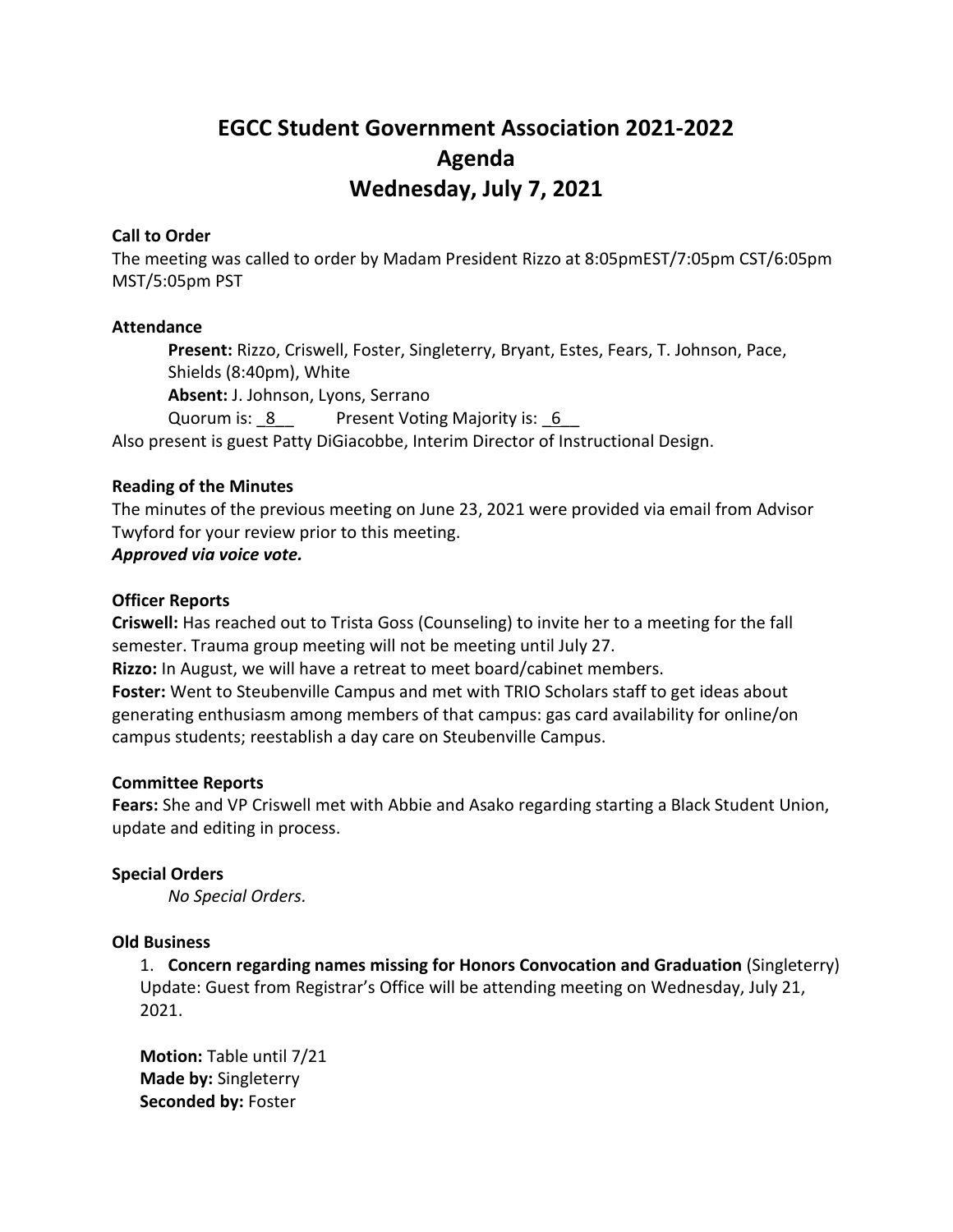## 2. **Canvas classes are unable to edit or delete discussion posts** (Criswell)

DiGiacobbe: Most discussion questions are set up that you have to make an initial post before you can see classmates' posts. Problem was students were making blank posts instead of doing a real post to open up the other posts. Setting for edit/delete is together. Going forward this will be how the system will work, it is similar to how it was in LoudCloud (a previous LMS). This is an effort to clamp down on cheating.

Discussion came from deans and VP Crooks. Announcement went out in Canvas for students and faculty to be aware of the change.

**Fears:** faculty should be able to see who is attempting to cheat. **Criswell:** Discussion was user-friendly; its wrong for people to do that. This could overload the instructors. We'll see how long they want to deal with reading all of the discussion posts if edit/delete is not available.

**Motion:** close out topic of discussion **Made by:** Criswell **Seconded:** Fears *Approved by voice vote.*

\*Separate topic -- Notifications: Students proposed idea of having a notification for specific replies to their posts instead of discussion as a whole. *Options for notifications for discussion, discussion reply, or discussion mention.*

# 3. **OER (open educational resources) printing is a good idea, but shipping is too expensive** (Criswell)

**Criswell:** Shipping could be lower, can we get a discount? Understand that students do have to pay for books.

**Rizzo:** Print Shop should make prices competitive with places like Amazon Prime. **Foster:** With Financial Aid covering online textbooks only, can we work with Financial Aid to make application to print shop payment?, Fears agrees with this. **Criswell:** Persons with learning disabilities may learn better with physical text books **T. Johnson:** Look at having a book donation center/buy back program. Can school cover shipping?

**Criswell:** Like a book exchange program maybe – money saving program **White:** Her hometown has Little Lending Libraries – can this be organized on campus?

**Estes:** Having a borrowing program would be great for saving money for both the school and the students.

**Pace:** This can help both on campus and online students when it comes to books. **Criswell:** Can we have two senators start taking the lead on this project? **Shields:** Maybe one senator online and one on-campus senator/member of the body **White:** Can take online lead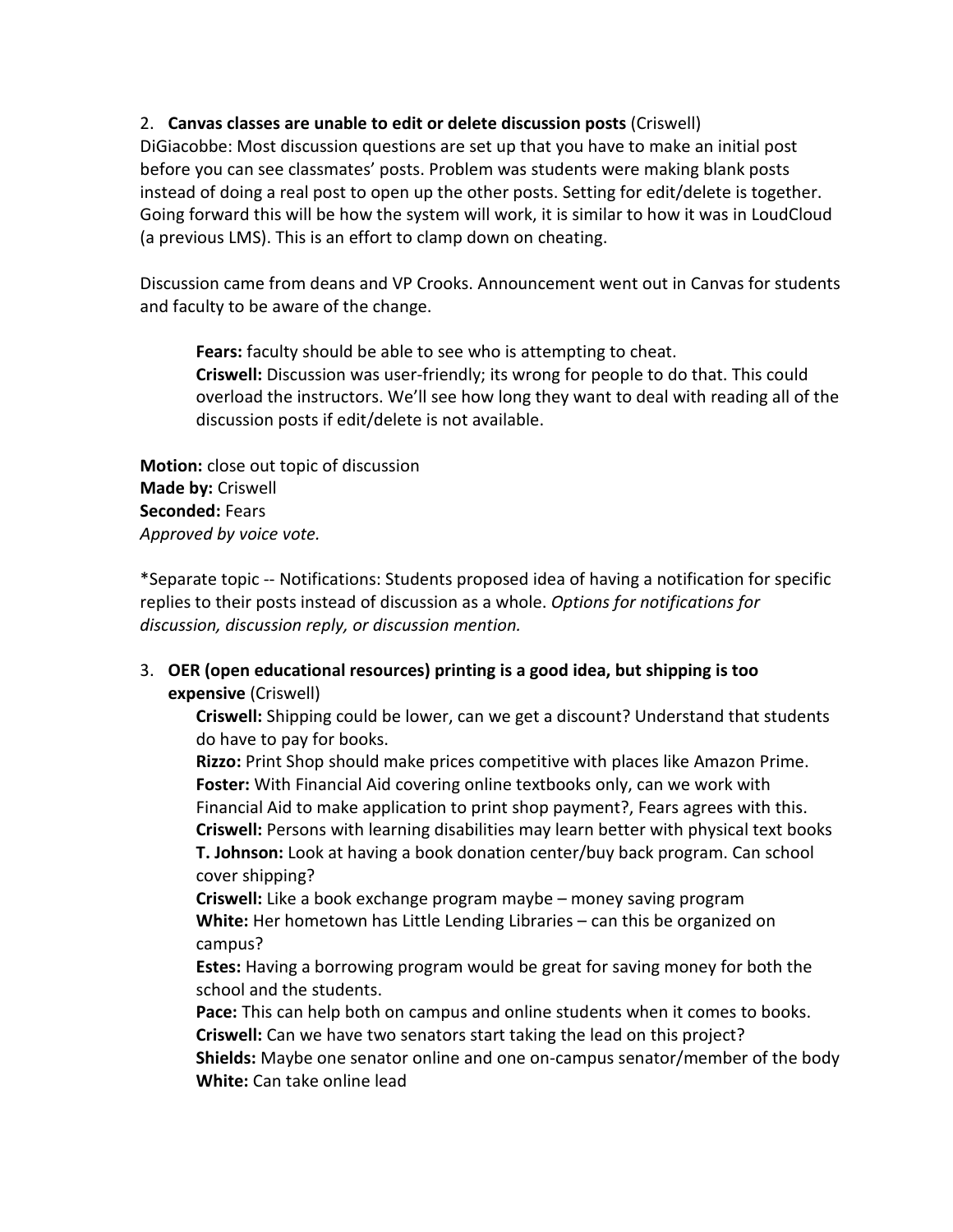**Motion:** Two SGA members (White and Foster, Shields for support) will start to look into this topic and work together to provide updates **Made by:** Criswell **Seconded:** Foster

# 4. **Suggestion to create something for future teachers** (Pace)

**Pace:** Abbie connected Pace, Fears, and Caitlyn Brannon on 7/2/21 about starting teacher education group. Waiting to get time together to meet and discuss. Has reached out to her old school to help get support and is continuing to do research. *Tabled for next meeting and updates.*

# 5. **Transcript ordering** (Pace)

[National Student Clearinghouse](https://www.studentclearinghouse.org/) [EGCC Transcript Page](https://egcc.edu/academics/general-information/transcript-request/)

**Pace:** has emailed the staff who handle transcripts at EGCC, will provide updates. *Abbie pulled up the EGCC Transcript page and walked through the process of ordering on the Ntl Clearinghouse. Noticed a big difference in information provided between YSU and EGCC.* 

**Motion:** ask Ms. Sipes/Registrar's Office to also speak to this topic when she comes to the 7/21 meeting **Made by:** Criswell **Seconded:** Pace

# 6. **Obtaining/utilizing Student IDs** (Shields)

Update: Examples of on-campus ID and online ID

**Shields:** Chip (per cost effectiveness) may be a good idea to include for on-campus students. Access to buildings. A physical card without a chip for online students. **Rizzo:** What about the digital ID for mobile app?

**Fears:** Student IDs need to be requested, not automatically sent. Order process.

**Estes:** A physical card/proof of Student ID is good to have getting student ID discounts.

**White:** Learned about it from a student FB group.

**Criswell:** Print out like insurance cards at home.

**Foster:** If doing digital version, it should pop up with active/inactive status.

*(EGCC Student Emails are verified each semester, if inactive they won't be able to log-in.)* **Singleterry:** Can online students send a photo to be printed/included on the ID?

**Shields:** Had to contact security office directly to obtain, but knows others have had an easier process. No information on website about how to obtain them, look into inclusion on the website.

**White:** Upload photo of selves when students go into student account area to include on ID

**Singleterry:** have photo requirements with background and size limits for uploading a picture

**Shields:** would be willing to work on this